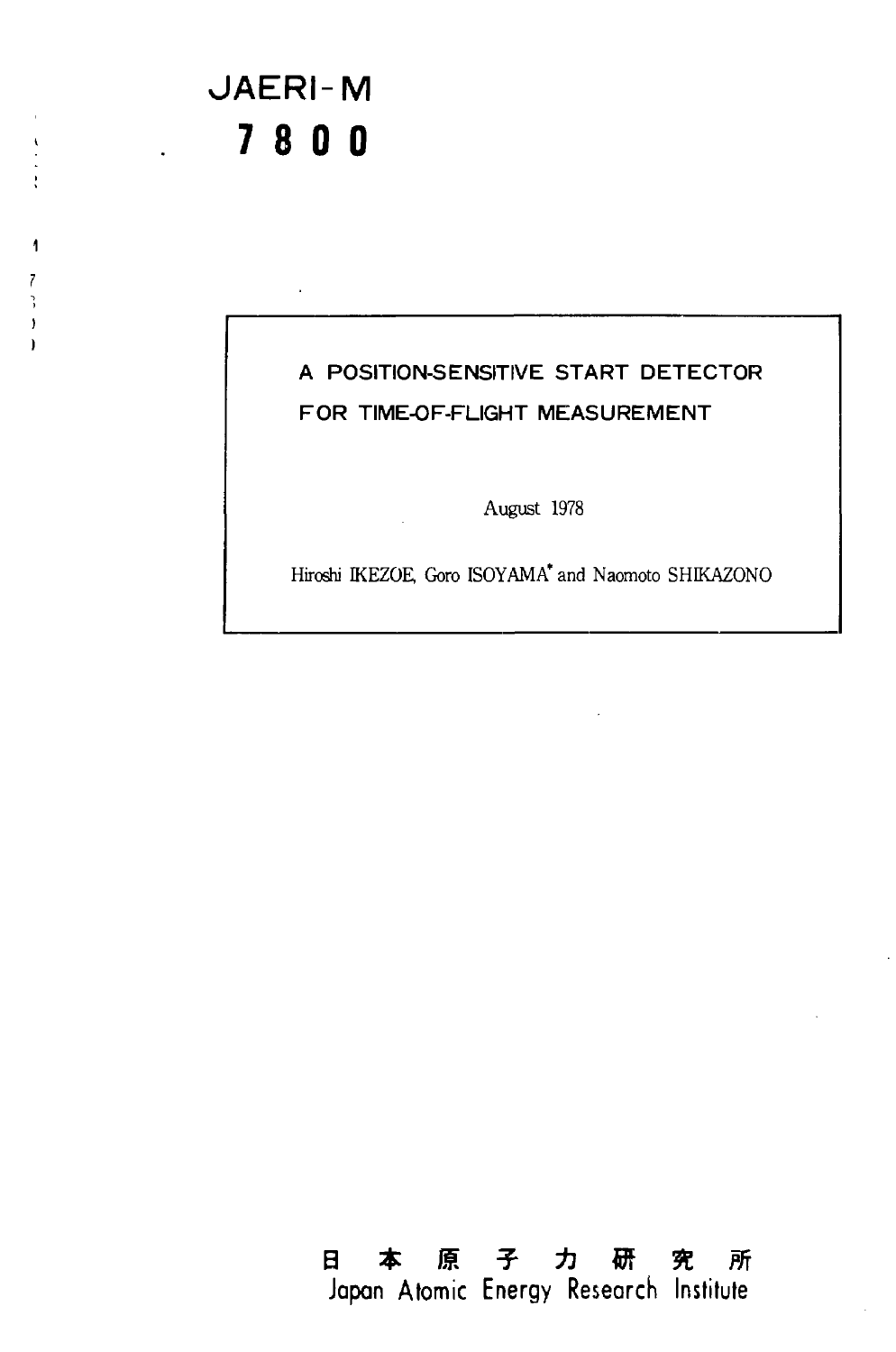この報告書は,日本原子力研究所が JAERI-M レポートとして,不定期に刊行している 研究報告書です.入手,複製などのお問合わせは、日本原子力研究所技術情報部(茨城県 那珂郡東海村)あて、お申しこしください.

JAERI-M reports, issued irregularly, describe the results of research works carried out in JAERI. Inquiries about the availability of reports and their reproduction should be in JAERI. Inquiries about the availability of reports and their reproduction snould be addressed to Division of Technical Information, Japan Atomic Energy Research Institute, Tokai mura, Naka-gun, Ibaraki-ken, Japan.

 $\ddot{\phantom{0}}$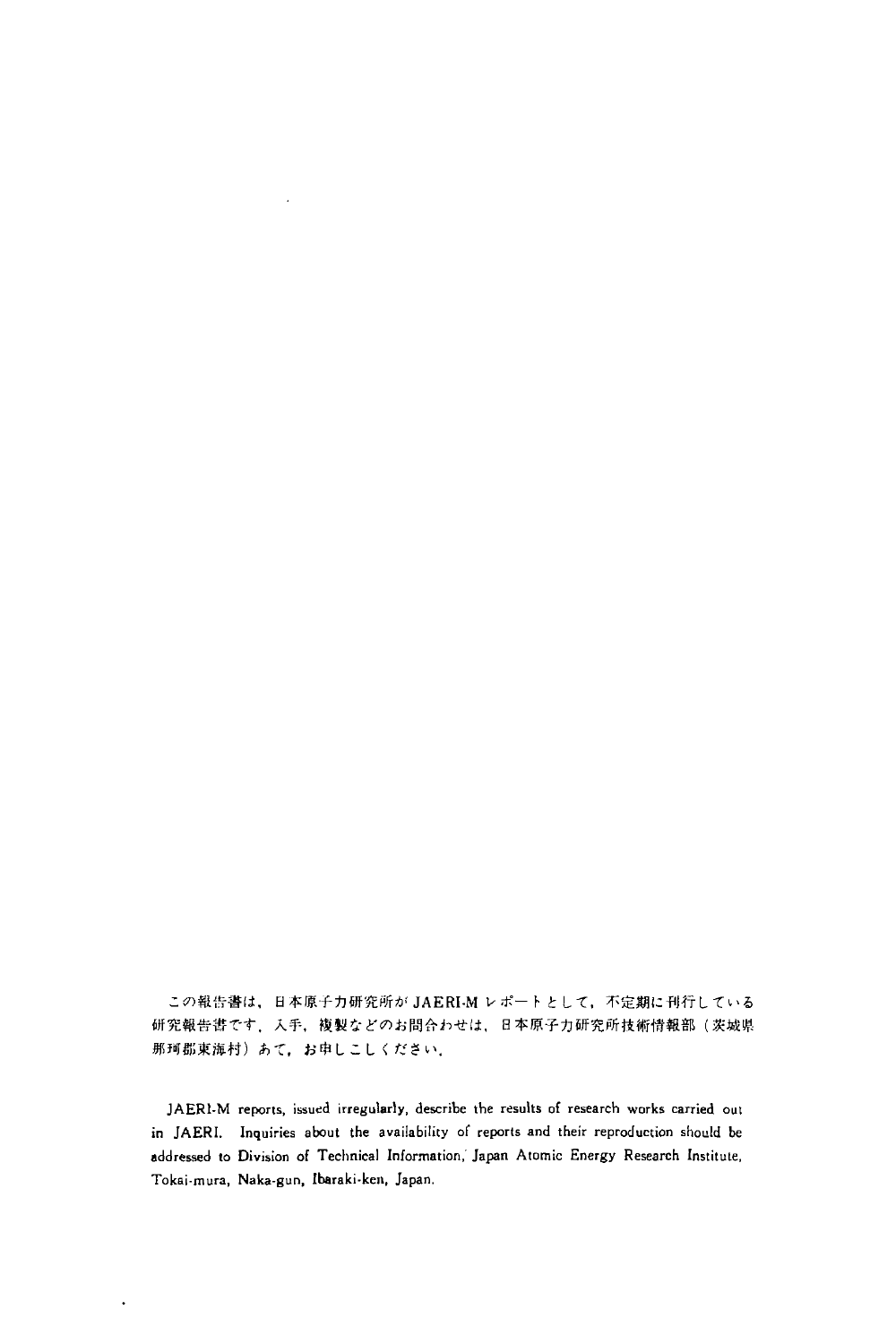JAEFI-M 7800 JAEFI-M 7800

A Position-Sensitive Start Detector A Position-Sensitive Start Detector for Time-of-Flight Measurement for Time-of-F1ight Measurement

Hiroshi IKEZOE, Goro ISOYAMA\* and Naomoto SHIKAZONO Hiroshi IKEZOE, Goro ISOYAMA\* and Naomoto SHlKAZONO Division of Physics, Tokai Research Establishment, JAERI Division of Physics, Tokai Research Estab1ishment, JAERI (Received July 18, 1978) (Received Ju1y 18, 1978)

A position-sensitive start detector for a time-of-flight measure-A position-sensitive start detector for a time-of-f1ight measurement is described. In this detector microchannel plates were used to ment is described. In this detector microchanne1 p1ates were used to obtain time and position signals simultaneously. A time resolution of obtain time and position signa1s simu1taneous1y. A time reso1ution of 121 psec FWHM and a position resolution of 0.28 mm FWHM were obtained for a-particles from an <sup>241</sup>Am source.

Keywords: Start Detector, Resistive Plate, MicroChannel Plates, Keywords: Start Detector, Resistive P1ate, Microchanne1 P1ates, Emission Angle, Time-of-Flight Measurement, Time Resolution, Emission Ang1e, Time-of-F1ight Measurement, Time Reso1ution, Position Resolution. l'osition Reso1ution.

\* Department of Physics, Tohcku University, Sendai, Japan. \* Department of Physics, Tohcku University, Sendai, Japan.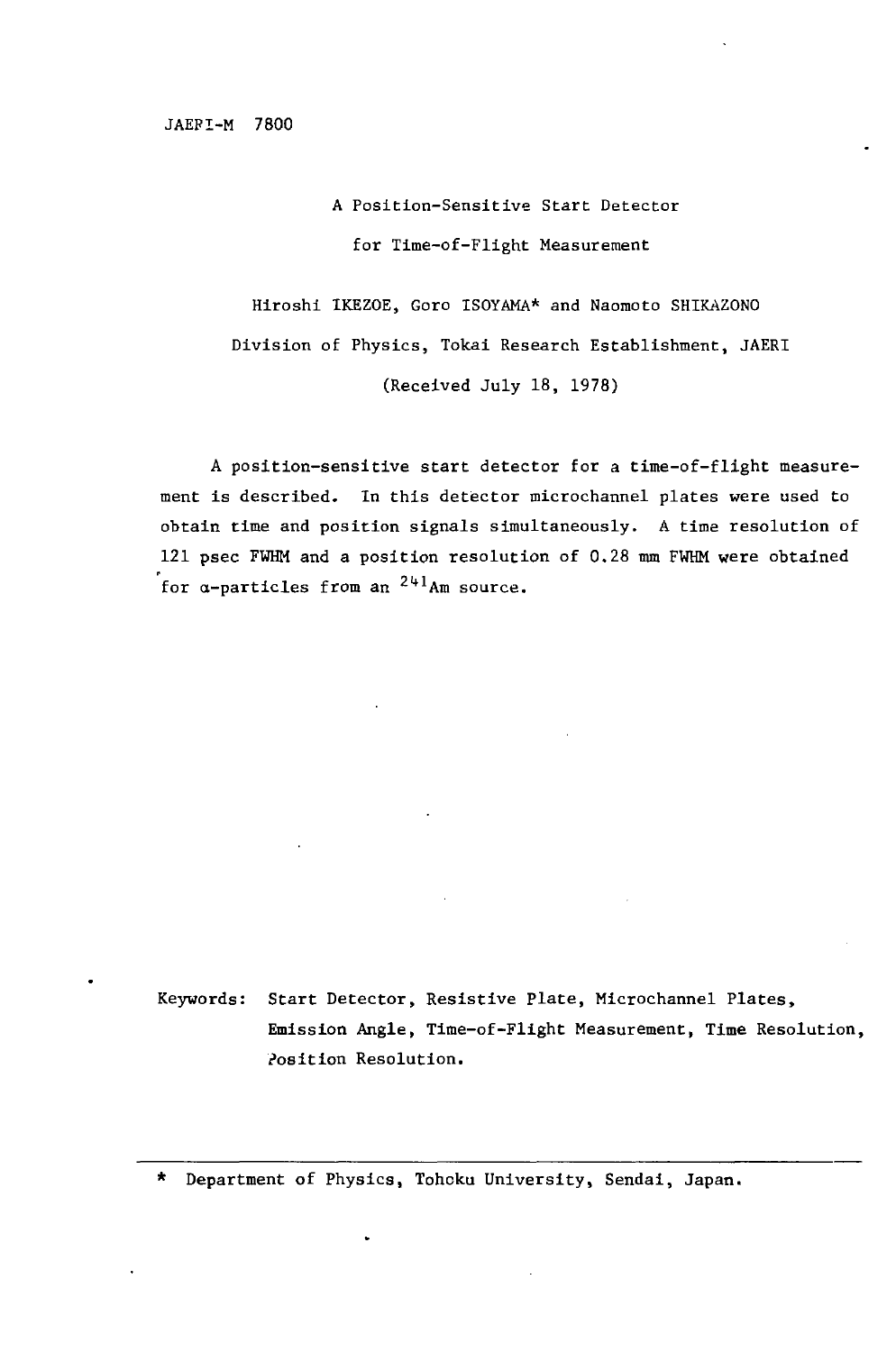$JAFRI-M$  7800

*Mfimf's&toKibcDtzmfeiiiBjmtmrsmfcMrs*  飛行時間法のための位置検出可能な時間容検出器

日本原子力研究所東海研究所物捜部

池添 博 •磯山 悟郎 <sup>•</sup> •鹿園 直基

(1978年7月18日受理)

を使って,時間分解能 121 psec (FWHM),位置分解能 0.28 mm (FWHM)が得られた。 飛行時間法に使われる位置検出可能な時間零検出器を製作した。この検出器では、マイクロチ ャンネルプレートを使用しており,位置及び時間が同時に検出可能である。<sup>241</sup>Amからのα粒子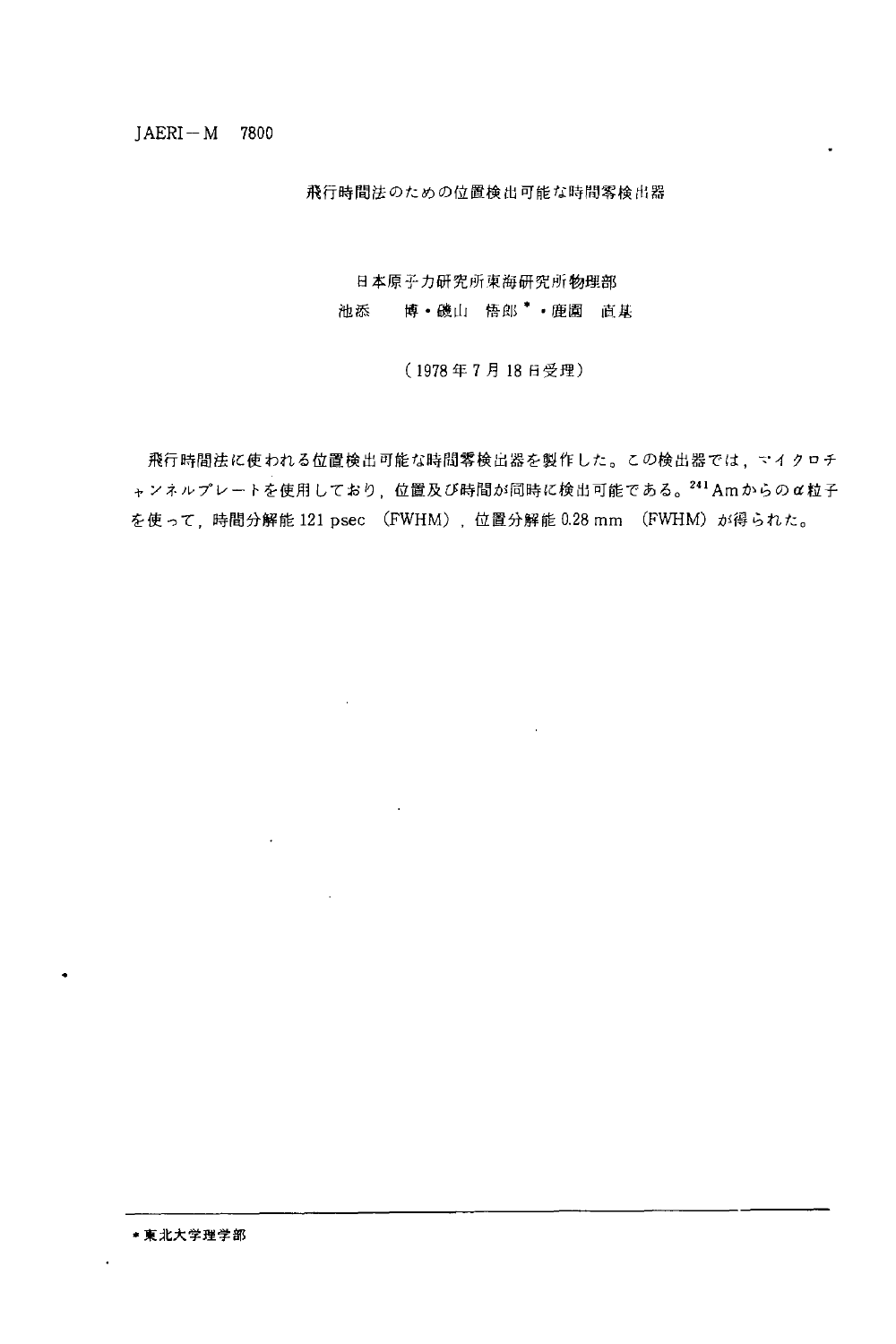#### Contents

| Experimental Device (Allerta Alexander Alexander Alexander Alexander Alexander Alexander Alexander Alexander A<br>2. |  |
|----------------------------------------------------------------------------------------------------------------------|--|
| Experimental Results $\ldots, \ldots, \ldots, \ldots, \ldots, \ldots, \ldots, \ldots,$<br>3.                         |  |
| 3.1 Pulse Height Distribution of Slow Signal  3                                                                      |  |
| . 4<br>3.2 Emission Angle of Secondary Electrons                                                                     |  |
|                                                                                                                      |  |
|                                                                                                                      |  |
| 4.                                                                                                                   |  |
|                                                                                                                      |  |

l,

 $\overline{a}$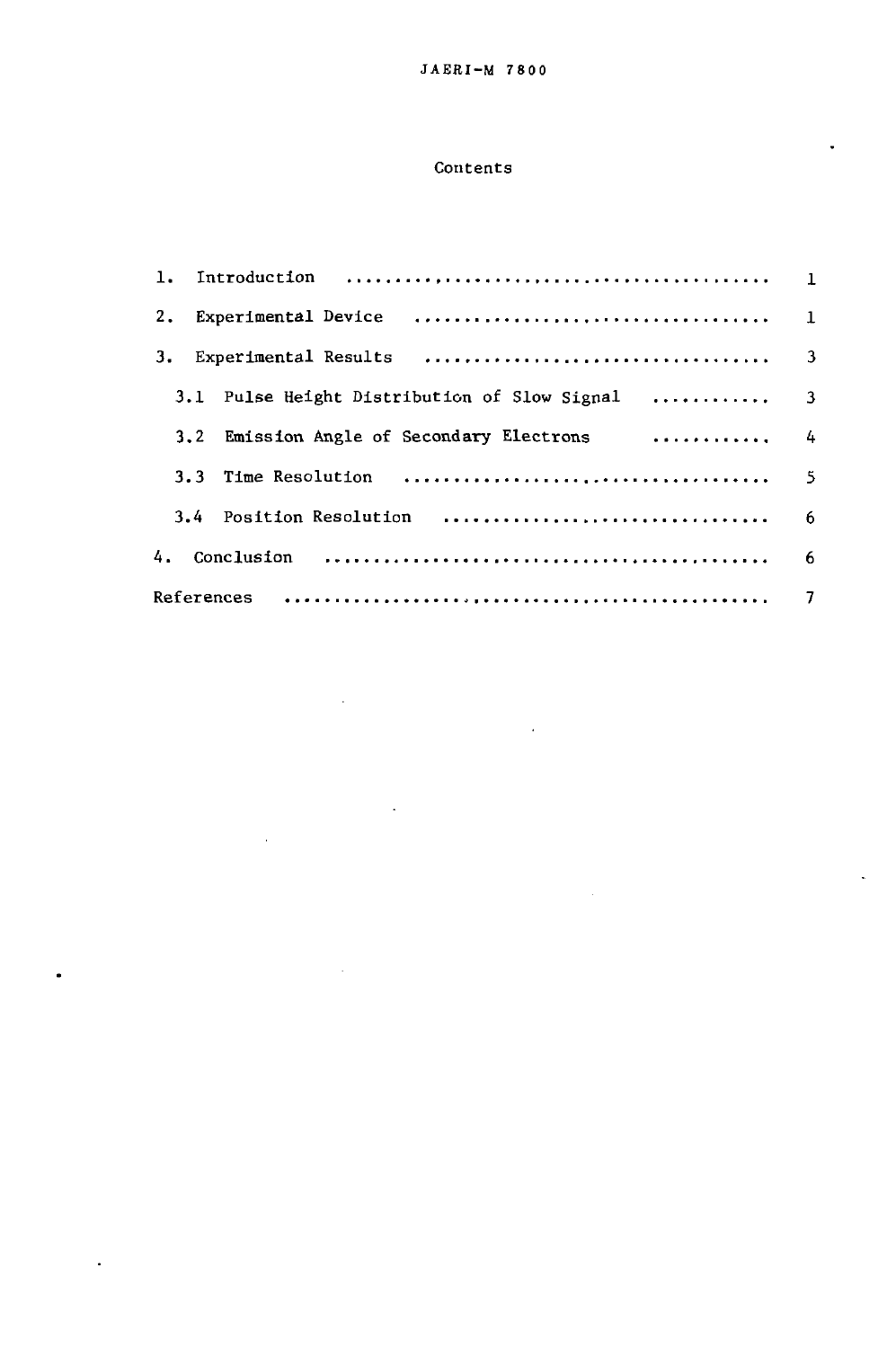#### **H** 次

l,

|  | 3.1 遅いシグナルのパルス波高分布…………………………………………………………… 3 |  |
|--|---------------------------------------------|--|
|  |                                             |  |
|  |                                             |  |
|  |                                             |  |
|  |                                             |  |
|  |                                             |  |

 $\bar{\beta}$ 

 $\ddot{\phantom{0}}$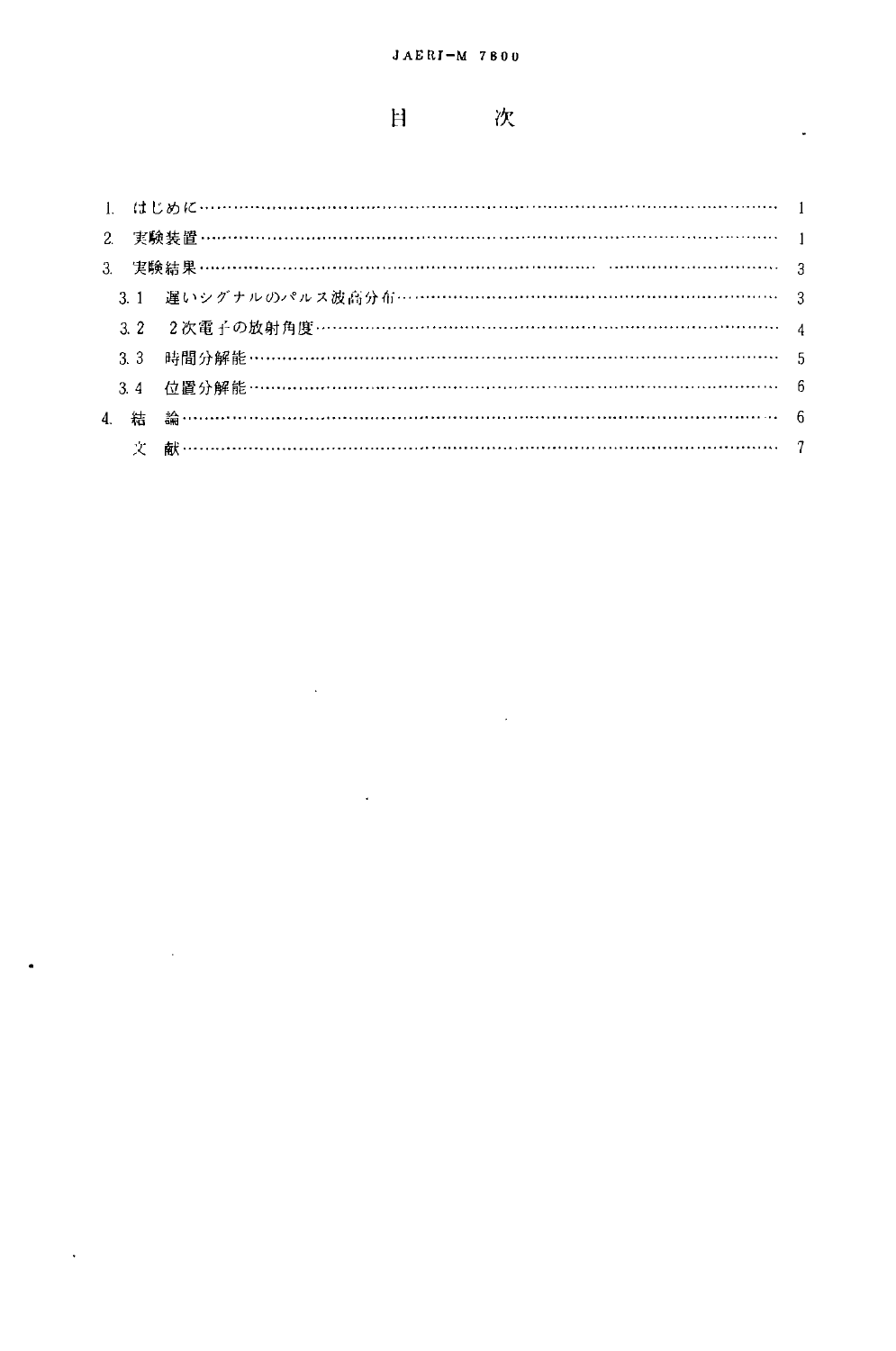#### 1. Introduction

In order to measure masses of heavy-ion reaction products, the In order to measure masses of heavy-ion reaction products, the time-of-flight technique (TOF) is frequently used. A fast timing technique utilizing microchannel plates (MCP) has been extensively technique uti1izing microchanne1 p1ates (MCP) has been extensive1y developed.<sup>1,2)</sup> Secondary electrons produced when the heavy-ion reaction products pass through a thin carbon foil are detected and amplified by the MCP. Fast timing signals from the MCP provide start signals for the the MCP. Fast timing signa1s from the MCP provide start signa1s for the TOF measurement. In addition to the fast timing, the MCP has an excel-TOF measurement. In addition to the fast timing, the MCP has an exce1 lent position resolution.<sup>3)</sup> By making the best of these properties of the MCP, a position-sensitive start detector with a fast timing is con-the MCP, a position-sensitive start detector with a fast timing is constructed. structed.

The secondary electrons emitted from the thin carbon foil are focused The secondary e1ectrons emitted from the thin carbon foi1 are foιused onto the MCP in a uniform magnetic field and then amplified by the MCP without losing a position information. The timing and the position without 10sing a position information. The timing and the position signals are simultaneously obtained from a resistive plate placed behind signa1s are simu1taneous1y obtained from a resistive p1ate p1aced behind the MCP. From the position signals, one can determine the particle trajectory when this detector is placed in the entrance of a TOF spectrometer. Generally, a large solid angle gives a large flight time difference Genera11y, a 1arge solid ang1e gives a 1arge f1ight time difference because of the different path lengths for particles starting with the because of the different path 1engths for partic1es starting with the different angles. Therefore the present position-sensitive start detector different ang1es. Therefore the present position-sensitive start detector has the substantial advantage when it is applied to the TOF meas rement in a high-resolution magnetic spectrometer with a large solid angle. in a high-reso1ution magnetic spectrometer with a 1arge solid ang1e.

#### **2. Experimental Device**  2. Experimenta1 Device

A structure of the position-sensitive start detector is shown in A structure of the position-sensitive start detector is shown in Fig. 1. The experimental device is almost the same as one reported in Fig. 1. The experimenta1 device is a1most the same as one reported in ref. 1, except that the resistive plate is placed at an anode position ref. 1, except that the resistive p1ate is p1aced at an anode position of the MCP in order to measure positions on the thin carbon foil where reaction products pass through.

Alpha-particles (5.486 MeV) from an  *2hihm* source hit the thin carbon A1pha-partic1es (5.486 MeV) from an 241Am source hit the thin carbon foil (about 10  $\mu$ g/cm $^2$  thickness, 10 mm in diameter) which is perpendicular to incident  $\alpha$ -particles. Secondary electrons emitted when the  $\alpha$ -particles pass through the thin carbon foil are accelerated to approximately 1.2 keV pass through the thin carbon foi1 are acce1erated to approximate1y 1.2 keV by an acceleration grid of 99 % transmission. They are then transported by an acce1eration grid of 99 % transmission. They are then transported 180° in a homogeneous magnetic field of 50 G. The 180° transport system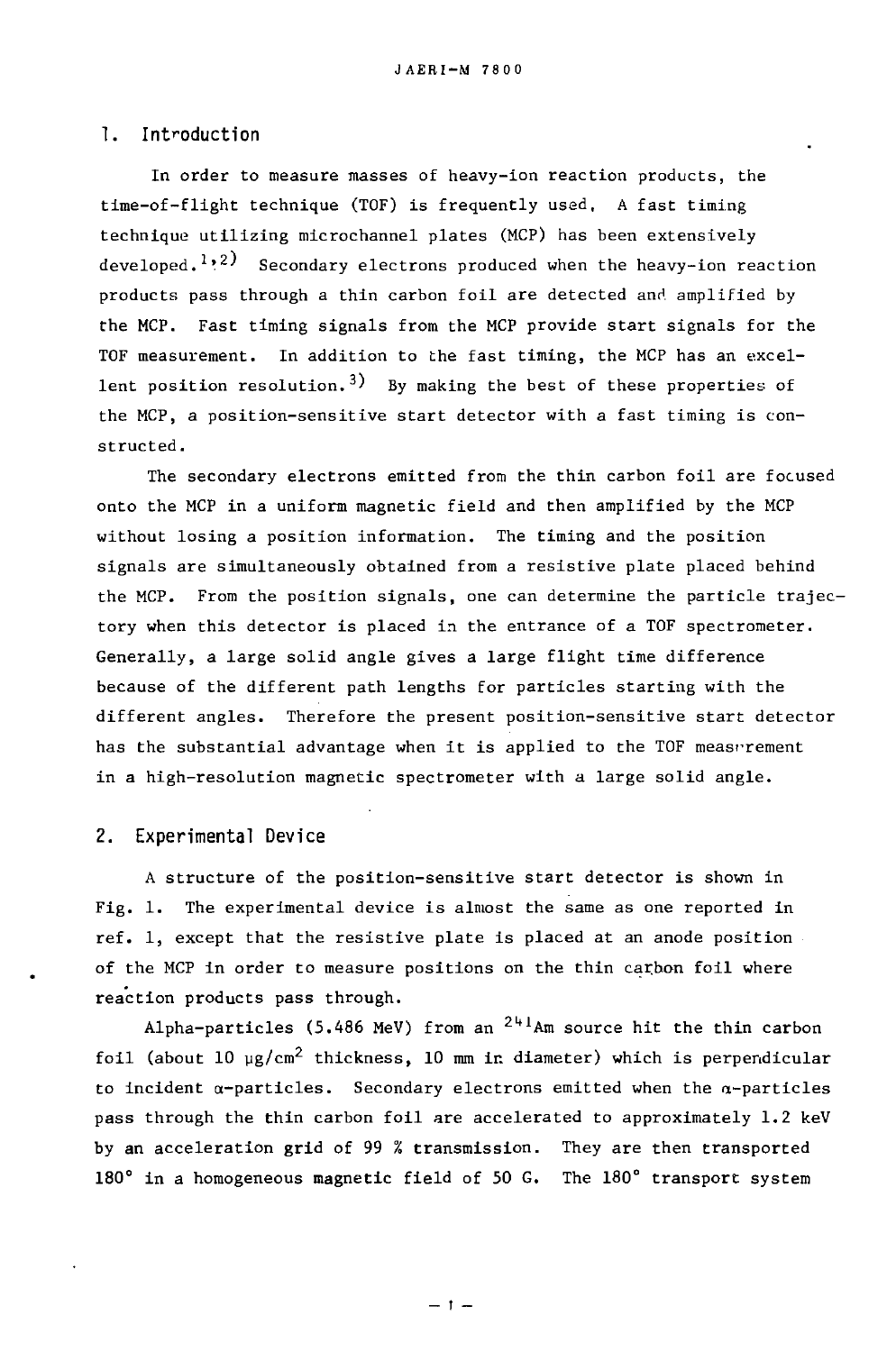containing a quater-turn slit placed at the  $90^\circ$  position has the advantage of shielding the MCP from the background electrons and X-rays. An in-of shie1ding the MCP from the background e1ectrons and X-rays. An inhomogeneity of the magnetic field B causes flight-time differences of homogeneity of the magnetic fie1d B causes f1ight-time differences of the secondary electrons, resulting in the deterioration of the time resolution. In the present detector, however, ΔB/B is less than 2 % in the whole region of a Faraday cage, and it turns out that the effect of the magnetic inhomogeneity is unimportant.

In front of the MCP a suppression grid is placed to reduce small In front of the MCP a suppression grid is p1aced to reduce sma11 satellite peaks appeared in the time-of-flight spectrum. $^{1)}$  The satellite peaks, as reported in ref. 1, are due to tertiary electrons emitted from an insensitive surface of the MCP which the secondary electrons hit. an insensitive surface of the MCP which the secondary e1ectrons hit. They again hit the MCP after some time delays in the magnetic field. In They again hit the MCP after some time de1ays in the magnetic fie1d. In order to reject the tertiary electrons, the suppression grid and the acceleration grid are electrically connected to the Faraday cage and their voltage is more negative than that of the contact surface of the MCP. vo1tage is more negative than that of the contact surface of the MCP. Voltages of various electrodes are shown in Fig. 2. Vo1tages of various e1ectrodes are shown in Fig. 2.

The two MCP\* (active area of 20 mm in diameter, 0.66 mm thickness (upper) and 0.70 mm thickness (lower)) are mounted in a chevron configura-(upper) and 0.70 mm thickness (1ower)) are mounted in a chevron configuration with a gain of  $10^7$  at an applied voltage of 1 kV for each MCP.

For the purpose of the timing experiment, a 50  $\Omega$  coaxial cone anode $^{1)}$ was used to collect current pulses from the MCP. For the purpose of getting the fast timing and position signals simultaneously, the cone getting the fast timing and position signa1s simu1taneous1y, the cone anode was replaced by a resistive plate (20 mm length and 20 mm width), which is made of ruthenium oxide/glass resistive ink blends fired on a which is made of ruthenium oxide/g1ass resistive ink b1ends fired on a 1 mm thick alumina substrate. The back of the alumina substrate is at-1 mm thick a1umina substrate. The back of the a1umina substrate is attached to a copper plate. The resistive plate is electrically equivalent tached to a copper p1ate. The resistive p1ate is e1ectrir.a11y equiva1ent to an RC transmission line. Total resistance R and total capacitance C to an RC transmission 1ine. Tota1 resistance R and tota1 capacitance C of the line are determined to be 150 kΩ and about 35 pF, respectively, in order to minimize a position uncertainty due to the electronical noise. $^{4)}$ 

As shown in Fig. 3, position signals obtained from the both side of As shown in Fig. 3, position signa1s obtained from the both side of the line are amplified by the charge-sensitive preamplifiers. The position the 1ine are amp1ified by the charge-sensitive preamp1ifiers. The position information is extracted by means of a risetime method developed by several information is extracted by means of a risetime method deve10ped by severa1 authors.<sup>5,6)</sup> The risetimes of both output pulses are proportional to positions where electrons from the MCP are incident upon the resistive positions where e1ectrons from the MCP are incident upon the resistive plate, and they are converted to the zero-cross times of bipolar signals p1ate, and they are converted to the zero-cross times of bipo1ar signa1s from the linear amplifiers. The difference between zero-cross times of from the 1inea

 $-2-$ 

<sup>\*</sup> Purchased from Hamamatsu TV CO., Ltd, Hamamatsu, Shizuoka, Japan. \* Purchased from Hamamatsu TV CO., Ltd. Hamamatsu, Shizuoka, Japn.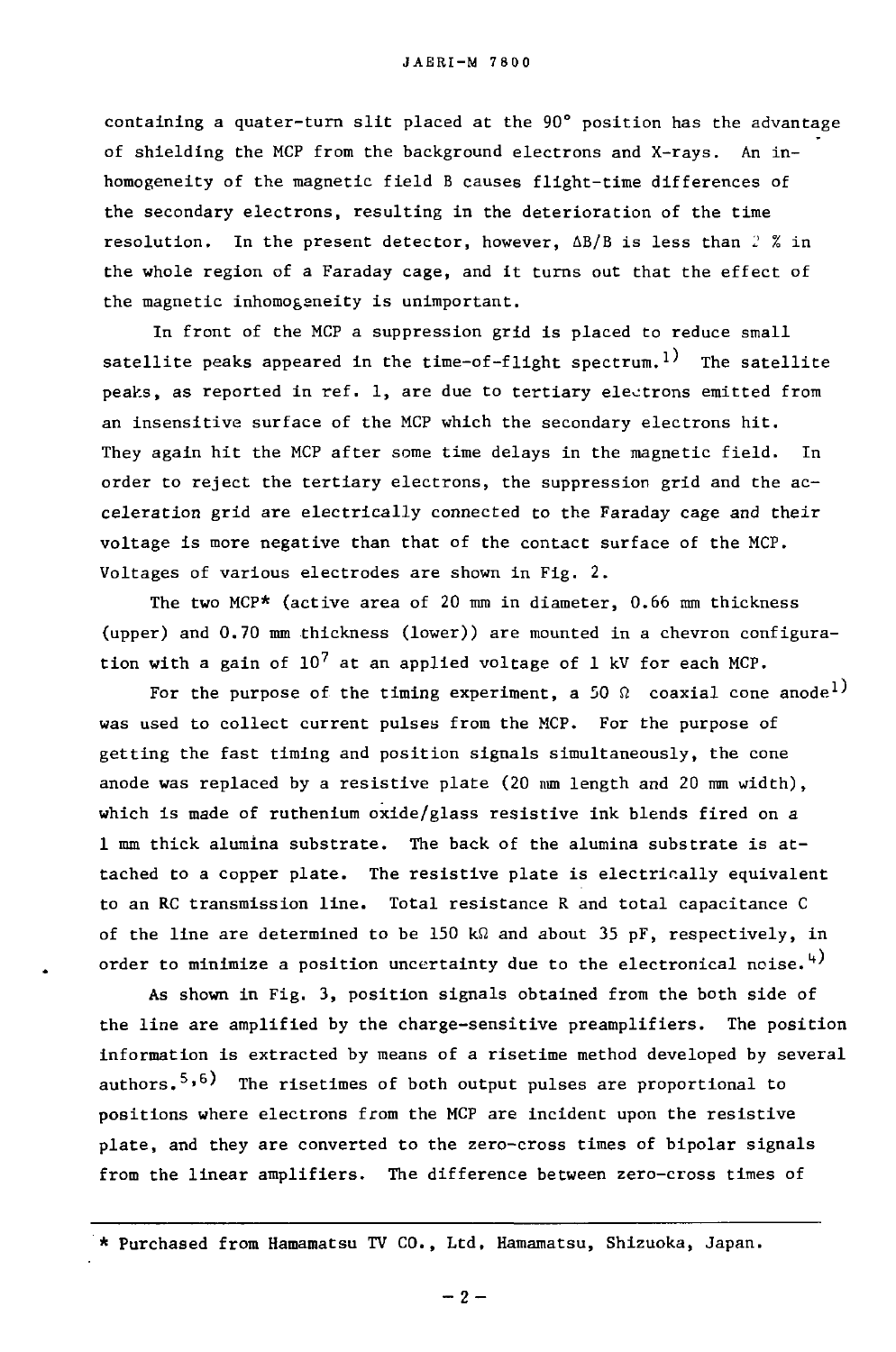the bipolar signals is converted to a pulse height by the time-toamplitude converter (TAC) and analyzed by a multichannel analyzer. amplitude converter (TAC) and analyzed by a mu1tichanne1 analyzer.

Induced current impulses are obtained through the 50  $\Omega$  coaxial cable attached to the back of the alumina substrate. Their risetimes and pulse attached to the back of the a1umina substrate. Their risetimes and pulse widths were observed to be exactly the same as those obtained by the 50  $\Omega$ cone anode. These fast timing signals are directly input to the constant cone anode. These fast timing signa1s are direct1y input to the constant fraction discriminator (CFD, ORTEC 473A) withcut any amplification because of their large amplitudes.

#### **3. Experimental Results**  3. Experimental Results

#### **3.1 Pulse height distribution of slow signal**  3.1 Pulse height distribution of slow signal

Pulse height distributions of slow signals from the MCP are shown in Pu1se height distributions of slow signals from the MCP are shown in Fig. 4. As shown in Fig. 2, the slow signals are extracted from a final Fig. 4. As shown in Fig. 2, the slow signa1s are extracted from a fina1 electrode of the MCP through the charge-sensitive preamplifier. The pulse e1ectrode of the MCP through the charge-sensitive preamplifier. The pu1se height spectra are recorded with a coincidence requirement from a surface height spectra are recorded with a coincidence requirement from a surface barrier detector in order to reject random pulses due to a dark current of barrier detector in order to reject random pu1ses due to a dark current of the MCP itself. The pulse height distribution has a broad bump with a long tail. This characteristic shape is ascribed to a statistical process in the electron multiplification of the MCP and to a number uncertainty of the secondary electrons produced when  $\alpha$ -particles pass through the thin carbon foil. The number of the secondary electrons depends on the atomic carbon foi1. The number of the secondary e1ectrons depends on the atomic number Z of the incoming particles and its mean is probably less than 10 number Z of the incoming particles and its mean is probably 1ess than 10 for the  $\alpha$ -particles.<sup>7)</sup> Thereby its statistical fluctuation becomes large for light particles such as a-particles. for 1ight partic1es such as a-partic1es.

Figure 4 also shows a dependence of the spectrum shape on a vacuum Figure 4 a1so shows a dependence of the spectrum shape on a vacuum pressure. A component of small pulse heights under the broad bump appears pressure. A component of sma11 pu1se heights under the broad bump appears in a higher pressure of  $\text{i} \times 10^{-5}$  Torr. This component probably arises from some contaminations on the inside surface of each channel of the MCP. It has been reported that a deposition of a diffusion-pump oil on the multi-has been reported that a deposition of a diffusion-pump oi1 on the mu1tipliers is responsible for a decrease of the gain of the MCP.<sup>8)</sup> Actually this component somewhat decreased after the MCP was washed by a supersonic this component somewhat decreased after the MCP was washed by a supersonic cleaner. cleaner.

In order to examine the dependences of the pulse height distribution In order to examine the dependences of the pu1se height distribution and of an emission power of the secondary electrons on the materials of thin foils, the 10  $\mu$ g/cm<sup>2</sup> KCl and the 10  $\mu$ g/cm<sup>2</sup> NaCl evapolated on the carbon backing of the  $10\,$   $\rm \upmu g/cm^2$  thickness were tried.  $\,$  Almost the same spectra as shown in Fig. 4 were obtained for these foils. The secondary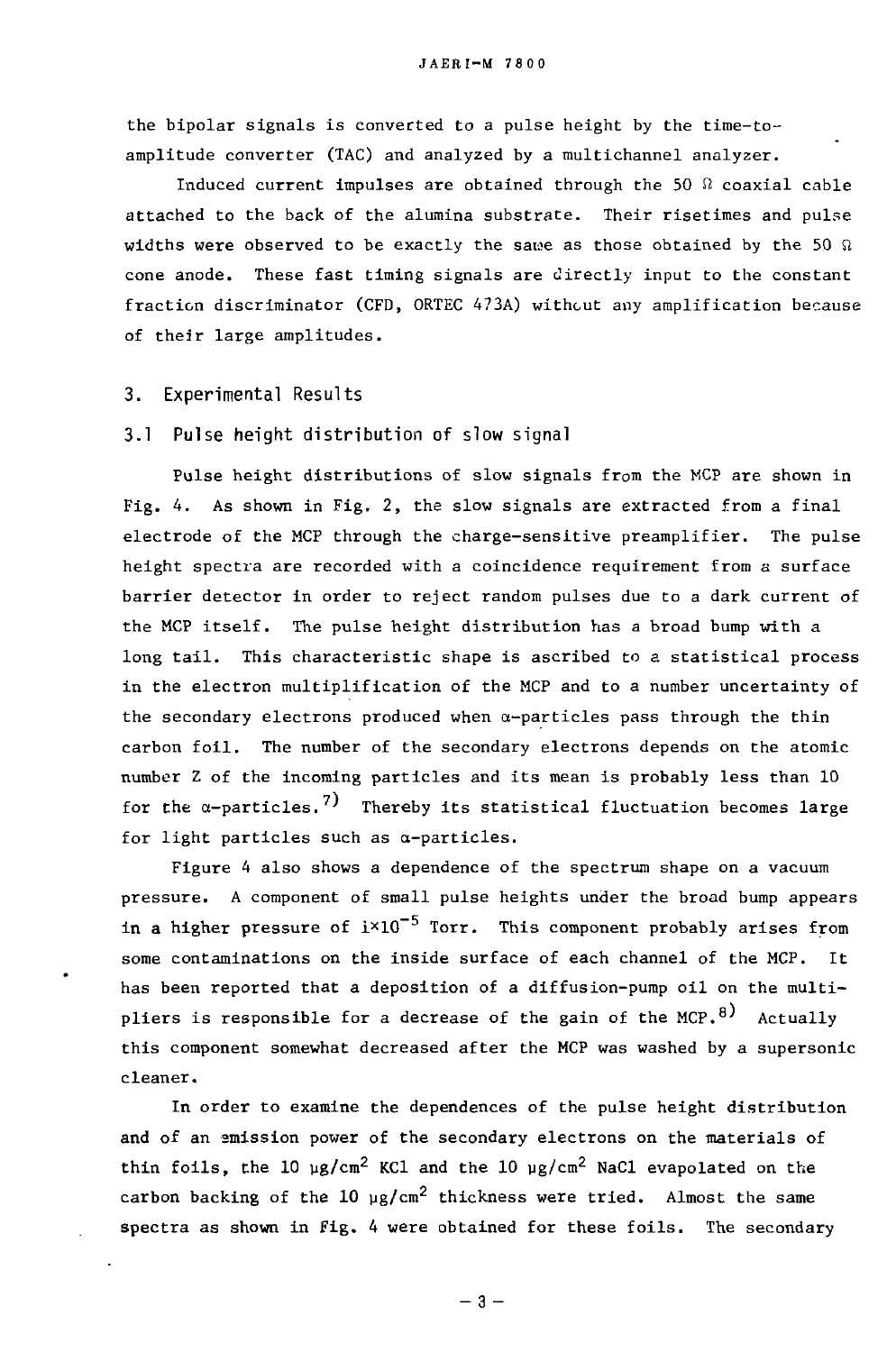electrons increased in number twice as large as in the case of the thin carbon foil of the 10  $\mu$ g/cm<sup>2</sup> thickness. This result suggests that the emission power of the secondary electrons simply depends on the total emission power of the secondary e1ectrons simp1y depends on the tota1 energy loss of the incoming particles in the thin foils. energy 10ss of the incoming partic1es in the thin foi1s.

#### 3.2 Emission angle of the secondary electrons 3.2 Emission angle of the secondary electrons

In the present device a flight time T of the secondary electrons 1n the present device a f1ight time T of the secondary e1ectrons from the thin carbon foil to the MCP is 3.4 nsec. Therefore in order to from the thin carbon foi1 to the MCP is 3.4 nsec. Therefore in order to obtain the fast timing the flight-time different  $\Delta T$  has to be minimized at least less than a few percentage of the total flight time. A path length L along the secondary electron orbital depends on the emission angle  $\theta$ . The path-difference  $\Delta L$  between a center orbital ( $\theta$ =0) and the other orbital of the emission angle  $\theta(\neq 0)$  is written as  $\Delta L = 2L\theta/\pi$ . The AT, therefore, is expressed as follows; AT=2ALT/L=4p $\theta$ / $\sqrt{2V/m}$ , where V,m and p are an acceleration voltage, an electron mass and an orbital radius, respectively. The angular distribution of the secondary electrons also affects a position resolution. Here we adopt a coordinate system shown affects a position res01ution. Here we adopt a coordinate system shown in Fig. 1. By a simple calculation, x and y position displacements  $\Delta x$ , Δy from the center orbital at the MCP position are written as Δx =ρθ $^2$ ,  $\Delta y$  =  $\pi \rho \theta$ . The effective angle  $\theta_{\bf e}$  can be obtained from the measurement of the y-position dispersion  $\Delta y$  directly. To measure the  $\Delta y$ , the resistive plate was set parallel to the y-axis and a single-hole slit (2 mm in p1ate was set para11e1 to the y-axis and a sing1e-h01e s1it (2 mm in diameter) was placed just before the thin carbon foil to collimate the diameter) was p1aced just before the thin carbon foi1 to c011imate the incident α-particles. A position spectrum of the secondary electrons emitted in the forward direction is shown in Fig. 5a. The measured  $2\Delta y$  is 5.4 mm FWHM and the effective angle  $\theta_{\hat{e}}$  is calculated as  $2.0^{\circ}$ . The  $\Delta T$  is then estimated to be 152 psec for the secondary electrons emitted in the then estimated to be 152 psec for the secondary e1ectrons emitted in the forward direction. The  $\Delta T$  can be reduced by making use of the secondary electrons emitted in the backward direction. Figure 5b shows the position spectrum of these secondary electrons. The 2Ay of the position distribu-spectrum of these secondary e1ectrons. The 2fiy of the position distribution was 3.6 mm FWHM for these secondary electrons and the smaller flighttime difference  $\Delta T = 90$  psec was estimated. The number of the secondary electrons emitted backward was, however, approximately 0.5 times smaller than that emitted forward. This problem can be get over by using thicker than that emitted forward. This problem can be get over by using thicker carbon foil than the present one, and there is no problem fcr the heavy ions incident, becasue they produce many secondary electrons. $^{7)}$ 

An acceleration of the secondary electrons in a stronger electric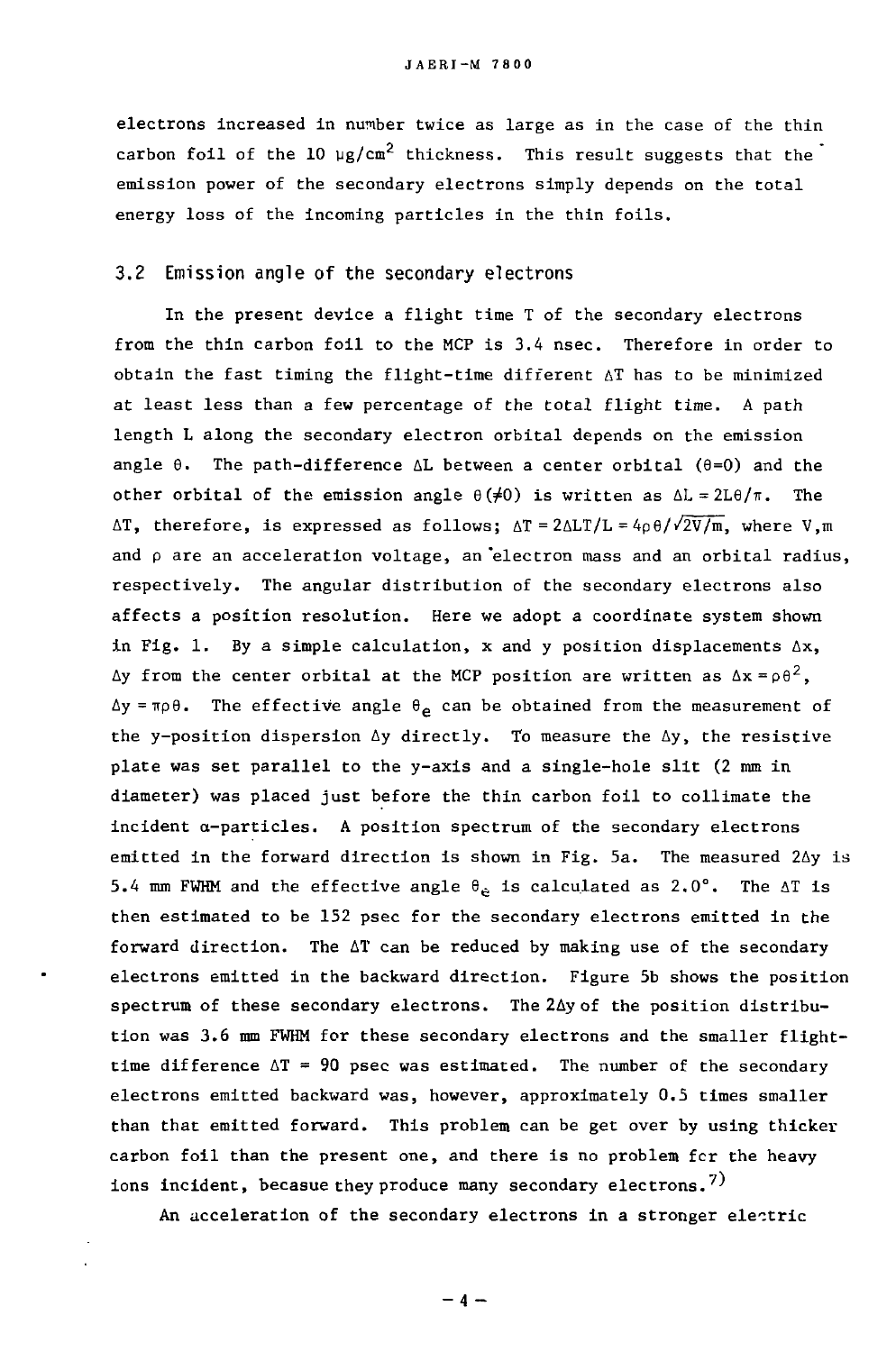field than 1.2 kV will be a direct improvement to reduce the effective fie1d than 1.2 kV wi11 be a jirect improvement to reduce the effective angle. This effect will be discussed in Sec. 4. ang1e. This effect wi11 be discussed in Sec. 4.

#### **3.3 Time resolution**  3.3 Time resolution

A time resolution was measured by means of the TOF technique by A time reso1ution was measured by means of the TOF technique by arranging the two same devices as shown in Fig. 6. In order to get a good arranging the two same devices as shown in Fig. 6. In order to get a good time resolution an electronical walk of the CFD had to be minimized. A voltage dynamic range of the input fast signals to the CFD was larger than 1:10 because of the characteristic pulse height distribution. The walk 1:10 because of the characteristic pu1se height distribution. The wa1k was minimized by optimizing a delay time and a fraction rate for the was minimized by optimizing a de1ay time and a fraction rate .for the constant fraction timing. Using a pulse generator, the overall time reso-constant fraction timing. Using a pu1se generator, the overa11 time resolution of the electronics was obtained to be 30 psec for the dynamic range 1ution of the e1ectronics was obtained to be 30 psec for the dynamic range of 1:1. Since the path lengths of the electron orbitals depend on the emission angles, the timing test was done with changing an aperture size emission angles, the timing test was done with changing an aperture size of the quater-turn slit. The time resolutions obtained were 272 psec, of the quater-turn s1ft. The time reso1utions obtained were 272 psec, 215 psec and 189 psec FWHM for aperture sizes of 3 mm, 1 mm and 0.6 mm, 215 psec and 189 psec FWHM for aperture sizes of 3 mm, 1 mm and 0.6 mm, respectively. A transmission efficiency of the secondary electrons for the aperture size of 0.6 mm is about half of that for the aperture size the aperture size of 0.6 mm is about ha1f of that for the aperture size of 3 mm. A maximum dispersion of the secondary electrons at the quaterturn slit is estimated to be 1.6 mm from the measured effective angle  $\theta_{\texttt{e}}$ . The observe ι transmission effeciencies are consistent with those expected from the measured effective angle. Figure 7 shows the TOF spectra obtained with the aperture size of 0.6 mm. From the measured value of 272 psec FWHM for the aperture size of 3 mm and the value of 152 psec 272 psec FWHM for the aperture size of 3 mm and the va1ue of 152 psec estimated for the flight-time difference, the time resolution due to the estimated for the f1ight-time difference, the time reso1ution due to the electronics was estimated to be 118 psec.

The timing measurement utilizing the secondary electrons emitted in The timing measurement uti1izing the secondary e1ectrons emitted in the backward direction was also done and a better time resolution of 171 the backward direction was a1so done and a better time reso1ution of 171 psec FWHM was obtained for the 0.6 mm aperture size. From Fig. 7b one can psec FWHM was obtained for the 0.6 mm aperture size. From Fig. 7b one can obtain an intrinsic time resolution of single MCP arrangement by dividing the observed width by  $\sqrt{2}$ . This gives 121 psec time resoltuion for the backward emission of the secondary electrons. The results for the timing backward emission of the secondary e1ectrons. The resu1ts for the timing experiment are summerized in Table 1. The flight-time differences for experiment are summerized in Tab1e 1. The f1ight-time differences for each aperture sizes are calculated assuming the 118 psec time resolution each aperture sizes are ca1cu1ated assuming the 118 psec time reso1ution of the electronics. of the e1ectronics.

 $-5-$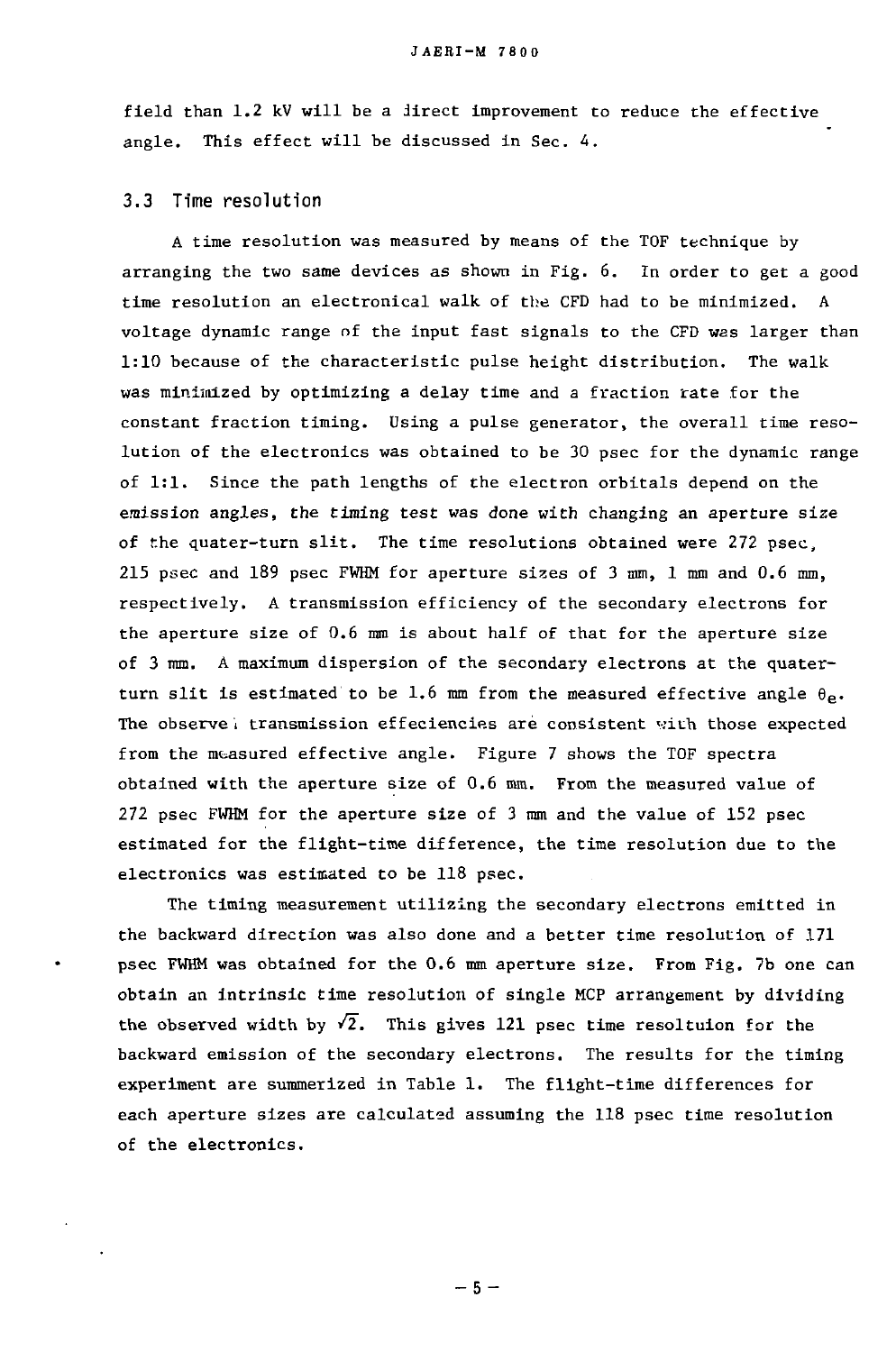# **3.4 Position resolution**  J.'tERI-M 7800 3.4 Position resolution

A measurement of the position resolution was carried out with the single MCP arrangement as shown in Fig. 3. At an exit of a-particles sing1e MCP arrangement as shown in Fig. 3. At an exit of α-partic1es passed through the thin carbon foil the surface barrier detector was passed through the thin carbon foi1 the surface barrier detector was mounted and the resistive plate was placed along the x-axis. The result mounted and the resistive plate was p1aced a10ng the x-axis. The resu1t is shown in Fig. 8, where an image of a screen with two holes of 0.2 mm in diameter placed at the side of the thin carbon foil facing the <sup>241</sup>Am source is cleary displayed. From a measured width of 0.35 mm FWHM, an intrinsic position resolution was determined to be 0.28 mm FWHM. intrinsic position rsolutionwas detrmined to be 0.28 mm FWHM.

#### **4. Conclusion**  4. Conclusion

The present device was developed as a position-sensitive start The present device was deve10ped as a position-sensitive start detector with a fast timing for the TOF technique and gave a good timing detector with a fast timing for the TOF technique and gave a good timing (121 psec) and a good position resolution  $(0.28 \text{ mm})$ . In this device the emission angle of the secondary electrons plays an important role in its emission ang1e of the secondary e1ectrons p1ays an important r01e in its performance. The acceleration voltage used in the present device was 1.2 performance. The acce1eration v01tage used in the present device was 1.2 kV which was rather low. The higher voltage will give the smaller effective angle for the electrons emitted from the carbon foil. The more acceleration ang1e for the e1ectrons emitted from the carbon foi1. The more acce1eration of the secondary electrons in a strong magnetic field  $(100G)$  has the advantage of a reduction of the flight time in addition to the reduction advantage of a reduction of the f1ight time in addition to the reduction of the effective angle. By.these improvements, more excellent performance of the effective ang1e. By.these improvements, more exce11ent performance should be expected. shou1d be expected.

 $-6 -$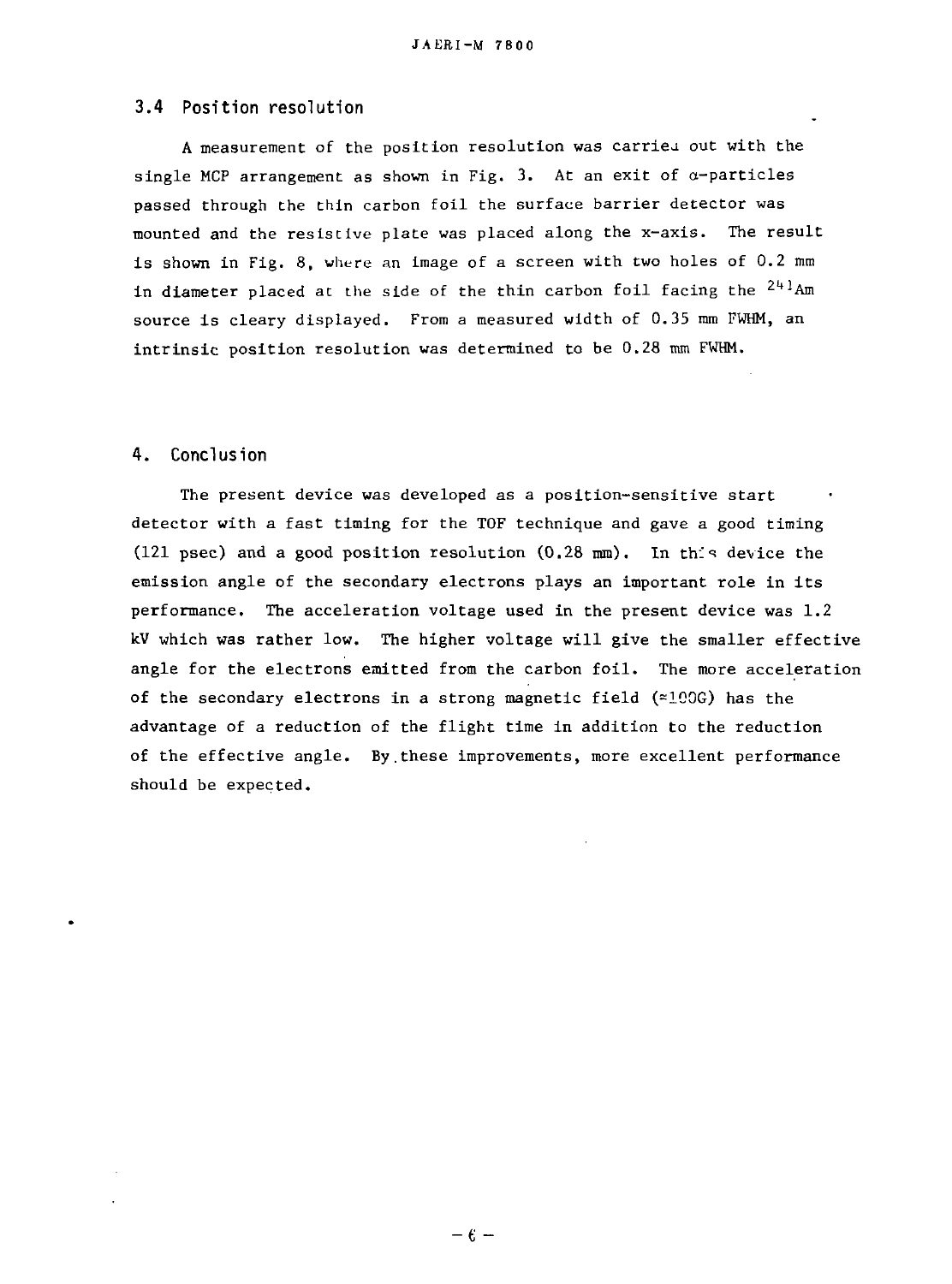#### References References

- 1) A.M. Zebelman, W.G. Meyer, K. Halbach, A.M. Poskanzer, R.G. Sextro, 1) A.M. Zebe1man, W.G. Meyer, K. Ha1bach, A.M. Poskanzer, R.G. Sextro, G. Gabor and D.A. Landis, Nucl. Instr. and Meth. 141 (1977) 439. G. Gabor and D.A. Landis, Nuc1. Instr. and Meth. 141 (1977) 439.
- 2) J. Girard and M. Bolore, Nucl. Instr. and Meth. 140 (1977) 279.
- 3) W. Parkes, K.D. Evans and E. Mathieson, Nucl. Instr. and Meth. 121 (1974) 151. (1974) 151.
- 4) E. Mathieson, Nucl. Instr. and Meth 97 (1971) 171. 4) E. Mathieson, Nuc1. Instr. and Meth 97 (1971) 171.
- 5) R.B. Owen and M.L. Awcock, IEEE Trans, Nucl. Sci. NS-15 (1968) 290. 5) R.B. Owen and M.L. Awcock, IEEE Trans, Nuc1. Sci. NS-15 (1968) 290.
- 6) C.J. Borkowski and M.P. Kopp, Rev. Sci. Instr. 39 (1968) 1515.
- 7) H.-G. Clerc, H.J. Gehrhardt, L. Richter and K.H. Schmidt, Nucl. Instr. 7) H.-G. C1erc, H.J. Gehrhardt, L. Richter and K.H. Schmidt, Nuc1. Instr. and Meth. 113 (1973) 325. and Meth. 113 (1973) 325.
- 8) 0. Nilsson, L. Hasselgren, K. Siegbahm, S. Berg. L.P. Andersson, 8) O. Ni1sson, L. Hasse1gren, K. Siegbahm, S. Berg. L.P. Andersson, P.A. Tove, Nucl. Instr. and Meth 84 (1970) 301. P.A. Tove, Nuc1. Instr. and Meth 84 (1970) 301.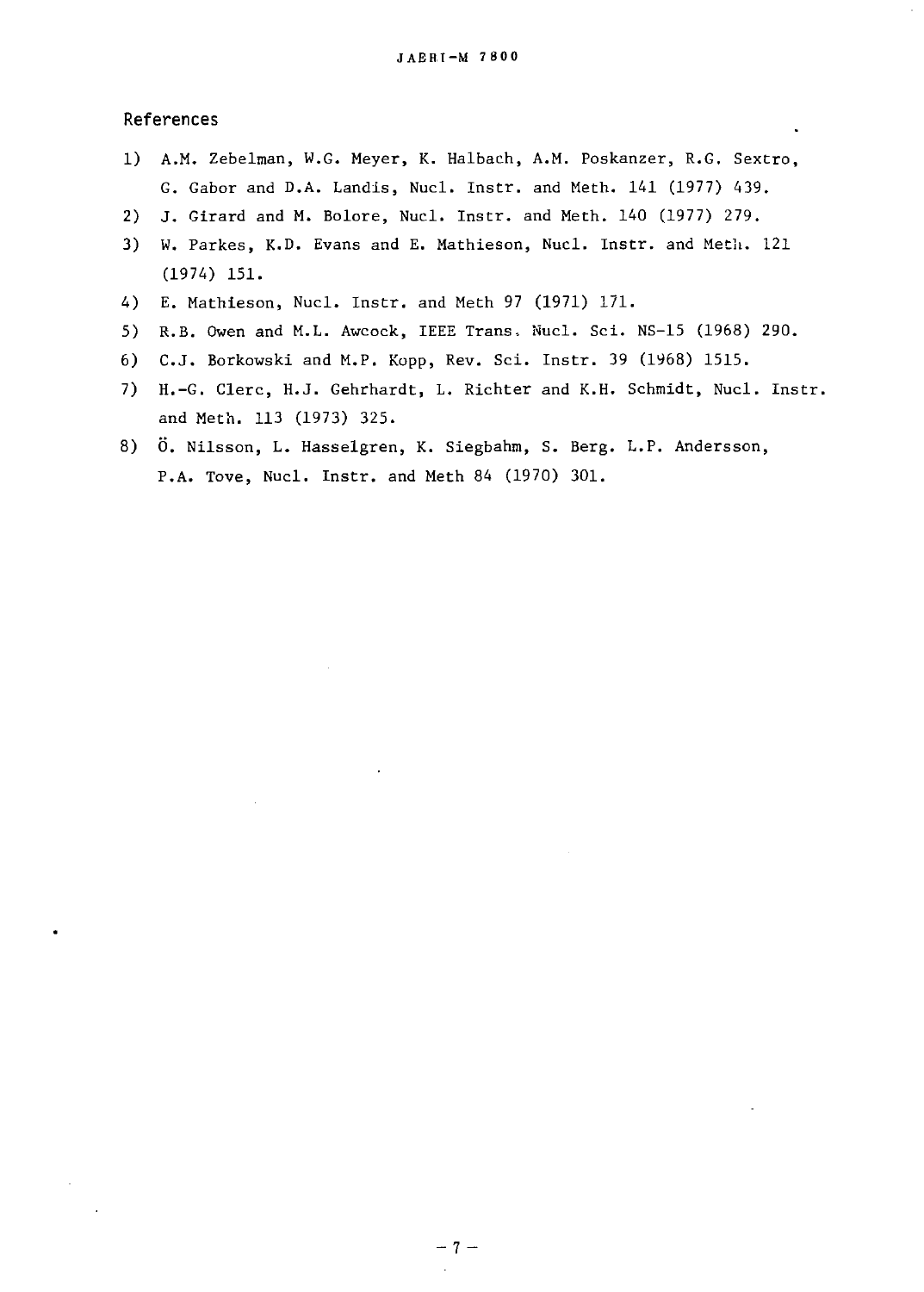$\blacksquare$ 

|                                        |     | Forward |     | Backward |
|----------------------------------------|-----|---------|-----|----------|
| Aperture size<br>(mn)                  | 3   | 1       | 0.6 | 0.6      |
| Observed time<br>resolution<br>(psec)  | 272 | 215     | 189 | 171      |
| Intrinsic time<br>resolution<br>(psec) | 192 | 152     | 134 | 121      |
| Flight-time<br>difference<br>(psec)    | 152 | 96      | 63  | 27       |

 $\mathcal{A}$ 

 $\sim 10^{-10}$ 

 $\ddot{\phantom{a}}$ 

 $\sim 10^{-1}$  $\mathcal{L}^{\text{max}}$ 

 $\sim$ 

Table 1 The results of the time-of-flight measurement Tab1e 1 The resu1ts of the time-of-f1ight measurement

 $\sim 10^{-1}$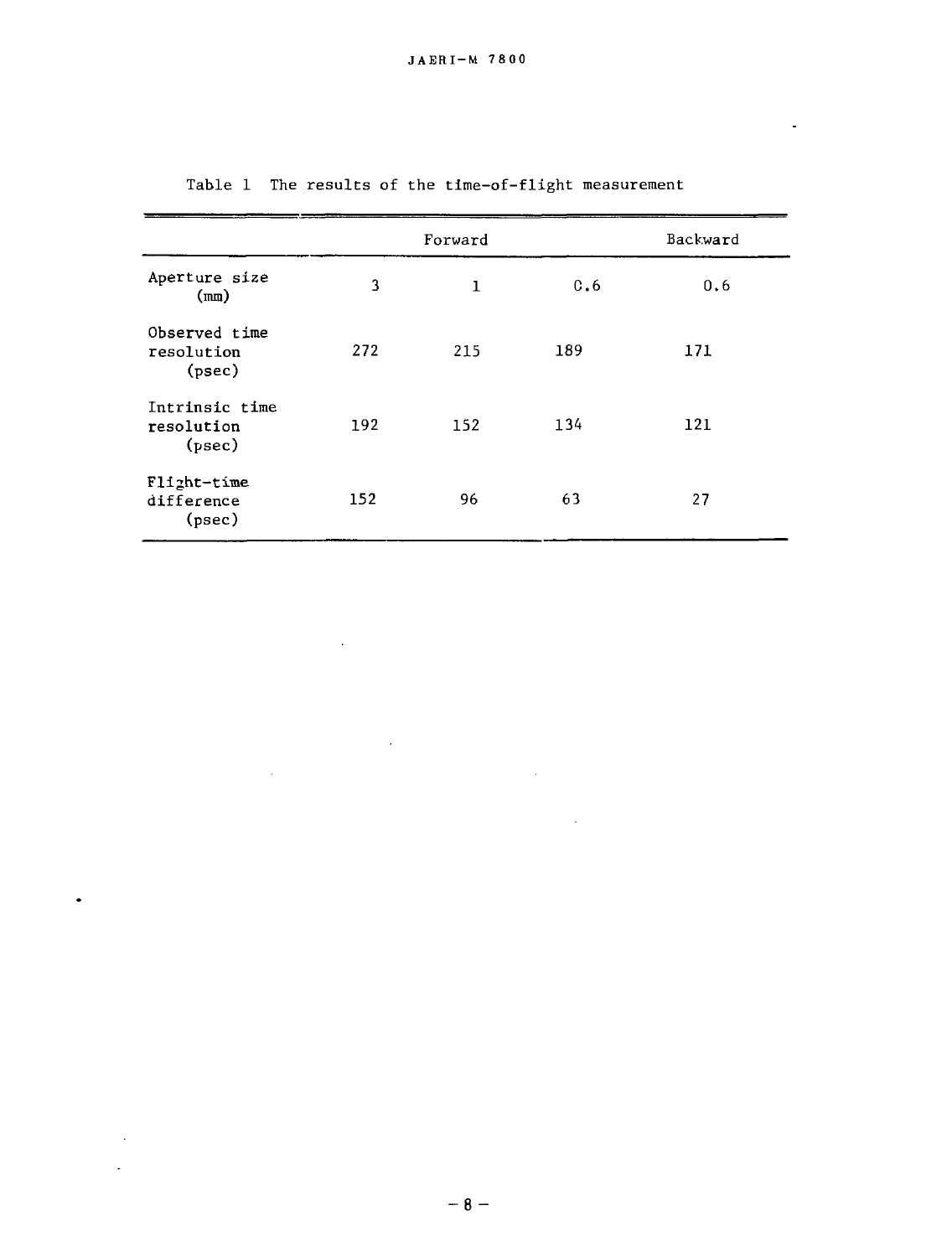

 $\bullet$ 

 $\ddot{\circ}$ 

Fig. 1 The structure of the position-sensitive start detector.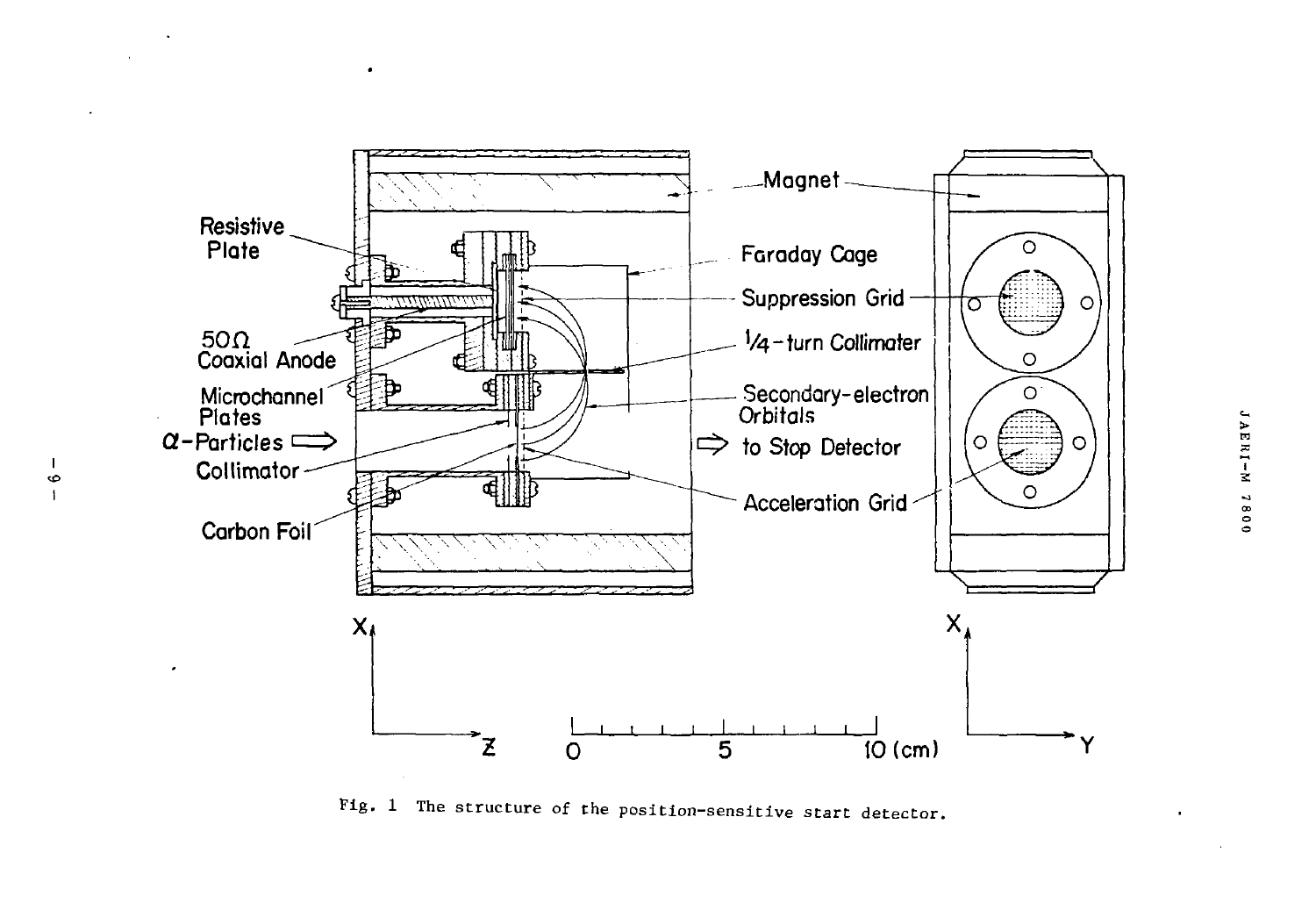

Schematic diagram of voltage bias. A 1 MQ resistor  $Fig. 2$ between the resistive plate and the ground is a leak resistor for a discharge of the RC line after receipt of position signals.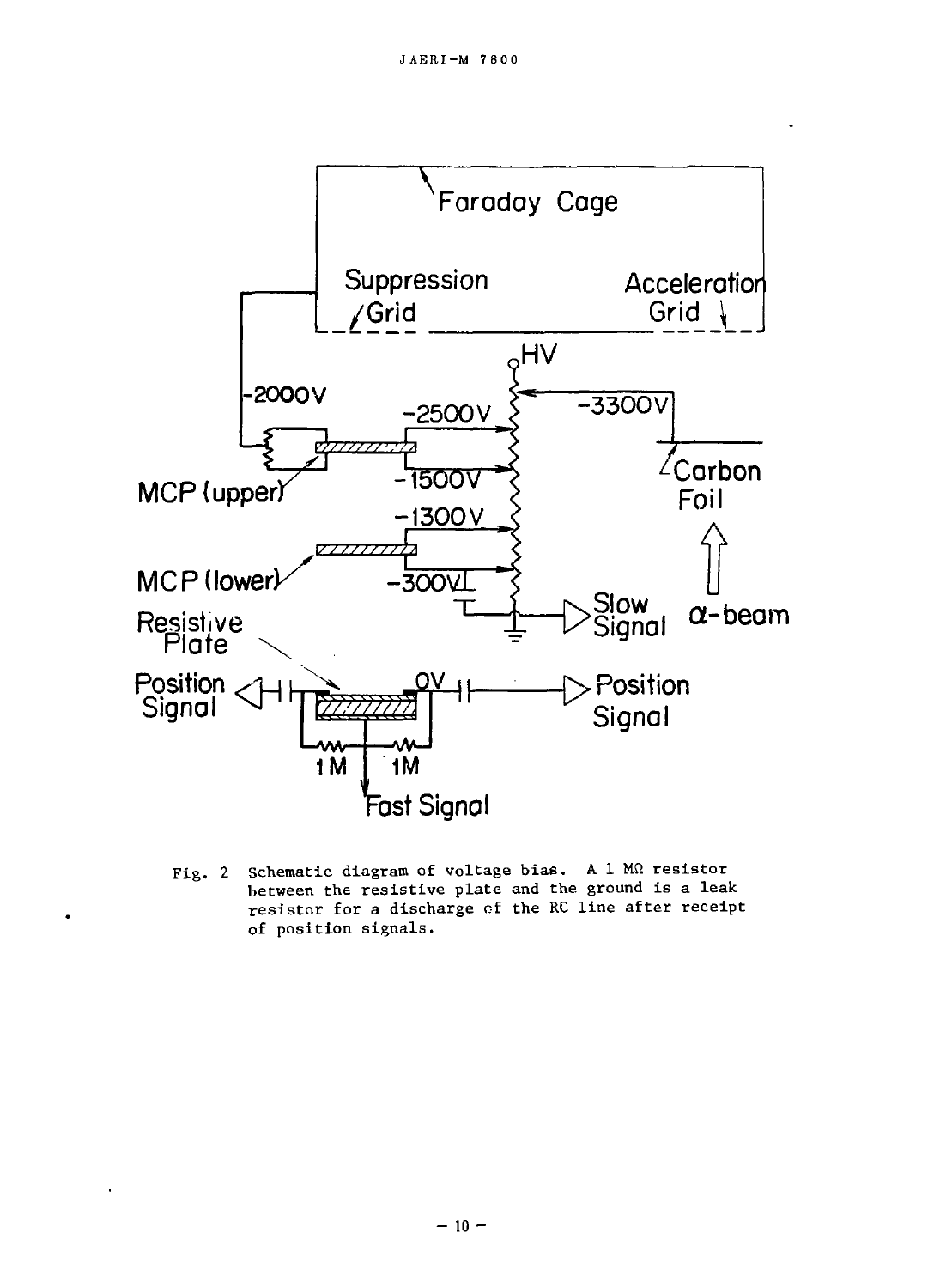

 $\bullet$ 

 $\mathbf{1}$ 

 $\equiv$ 

An experimental arrangement and a block diagram of the  $Fig. 3$ electronics to obtain the position and the pulse height spectra. PA : charge-sensitive preamplifier.

> SA : spectroscopy amplifier. SCA : single channel analyzer. CFD : constant fraction discriminator. LA : linear amplifier. COP : crossover pickoff. LSD : logic shaper and delay. TAC : time-to-amplitude converter. ADC : analog-to-digital SSD : solid state detector. converter.

 $\cdot$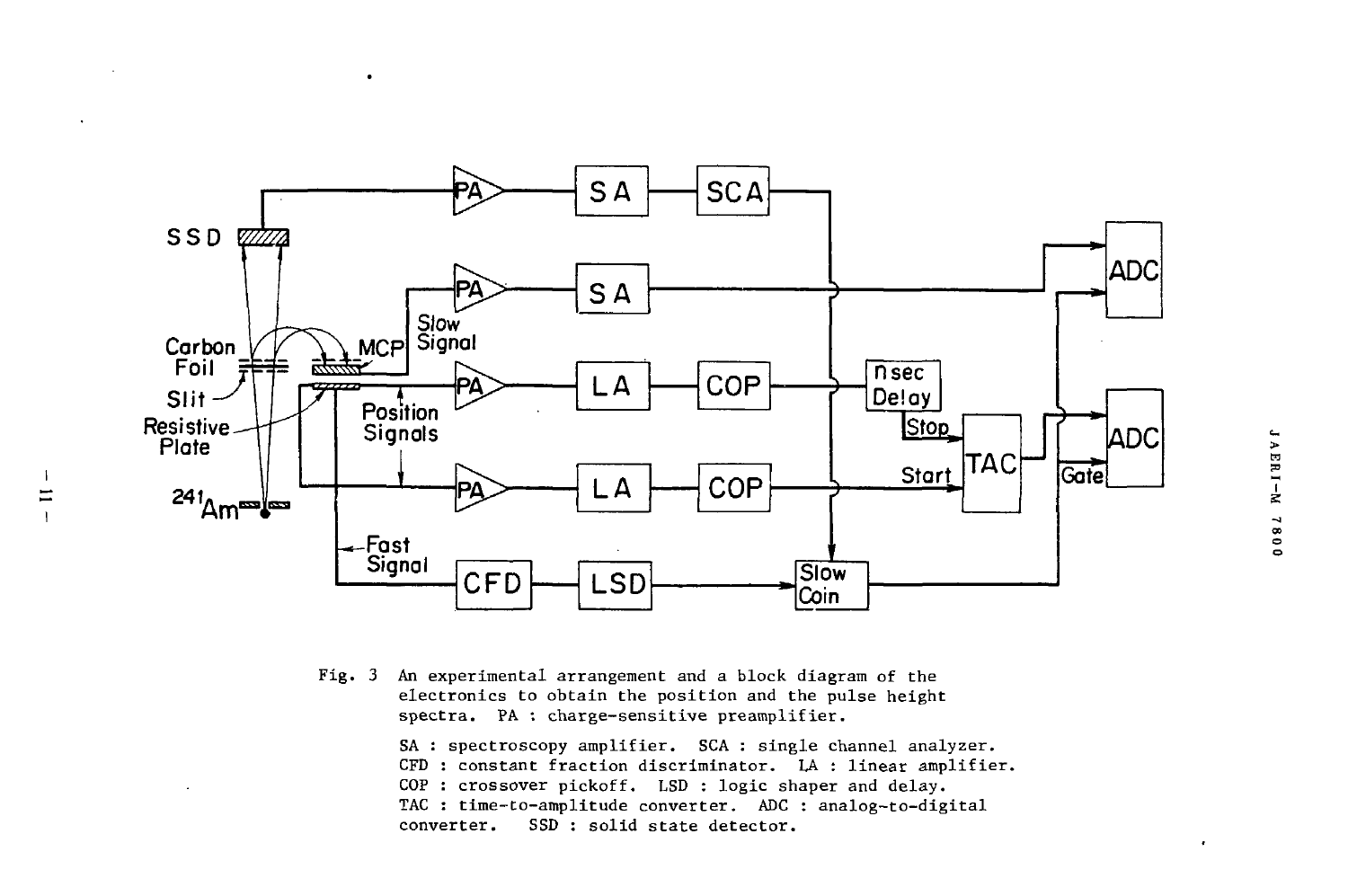

Fig. 4 The pulse height spectra of the MCP recorded with a coincidence requirement from the SSD, obtained at the pressure (a) of the  $3\times10^{-6}$  forr and (b) of the  $1\times10^{-5}$  forr.



The y-dispersion of the secondary electrons emitted  $Fig. 5$ (a) in the forward direction and (b) in the backward direction.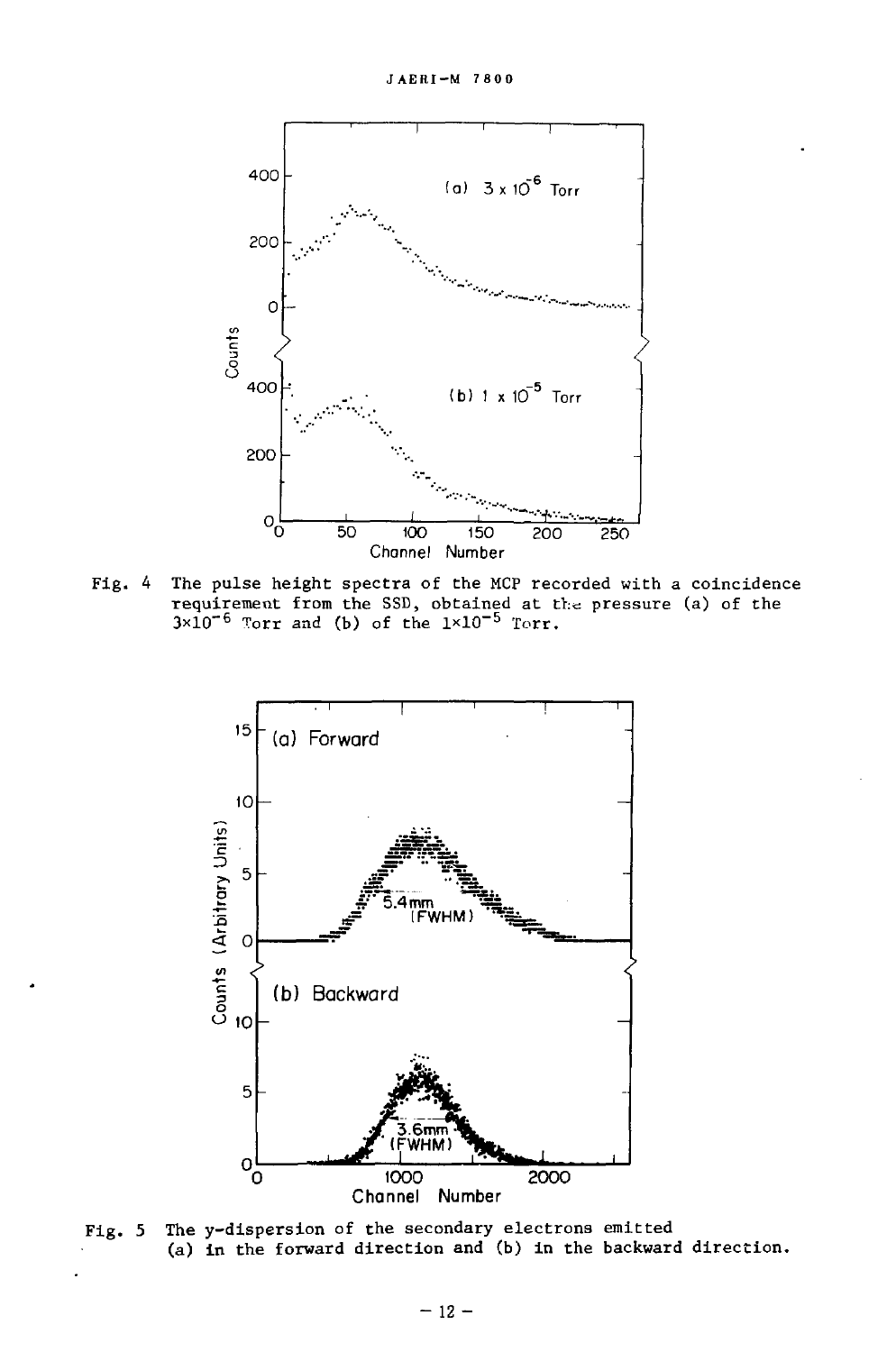

 $\ddot{\phantom{0}}$ 

 $\mathbf{I}$ 

 $\overline{\omega}$ 

 $\mathbf{I}$ 

Fig.  $6$ A schematic arrangement and a block diagram of the electronics for the time-of-flight measurement.

 $\bullet$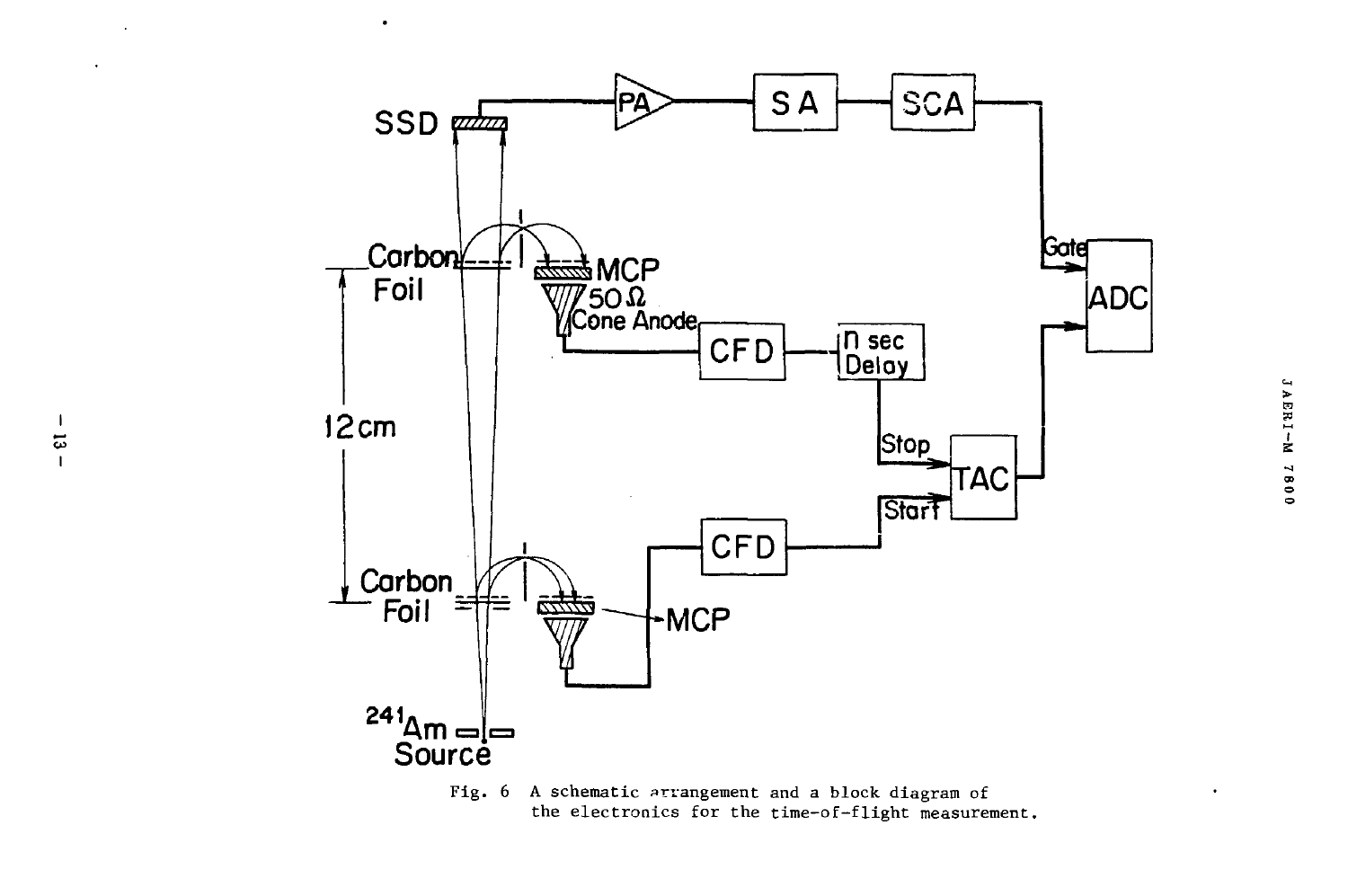

 $\bullet$ 

 $\ddot{\phantom{a}}$ 

 $\overline{\phantom{a}}$  $\overline{a}$  $\overline{1}$ 

 $Fig. 7$ Time-of-flight spectra (a) for the secondary electrons emitted in the forward direction and (b) for the backward emission of the electrons.